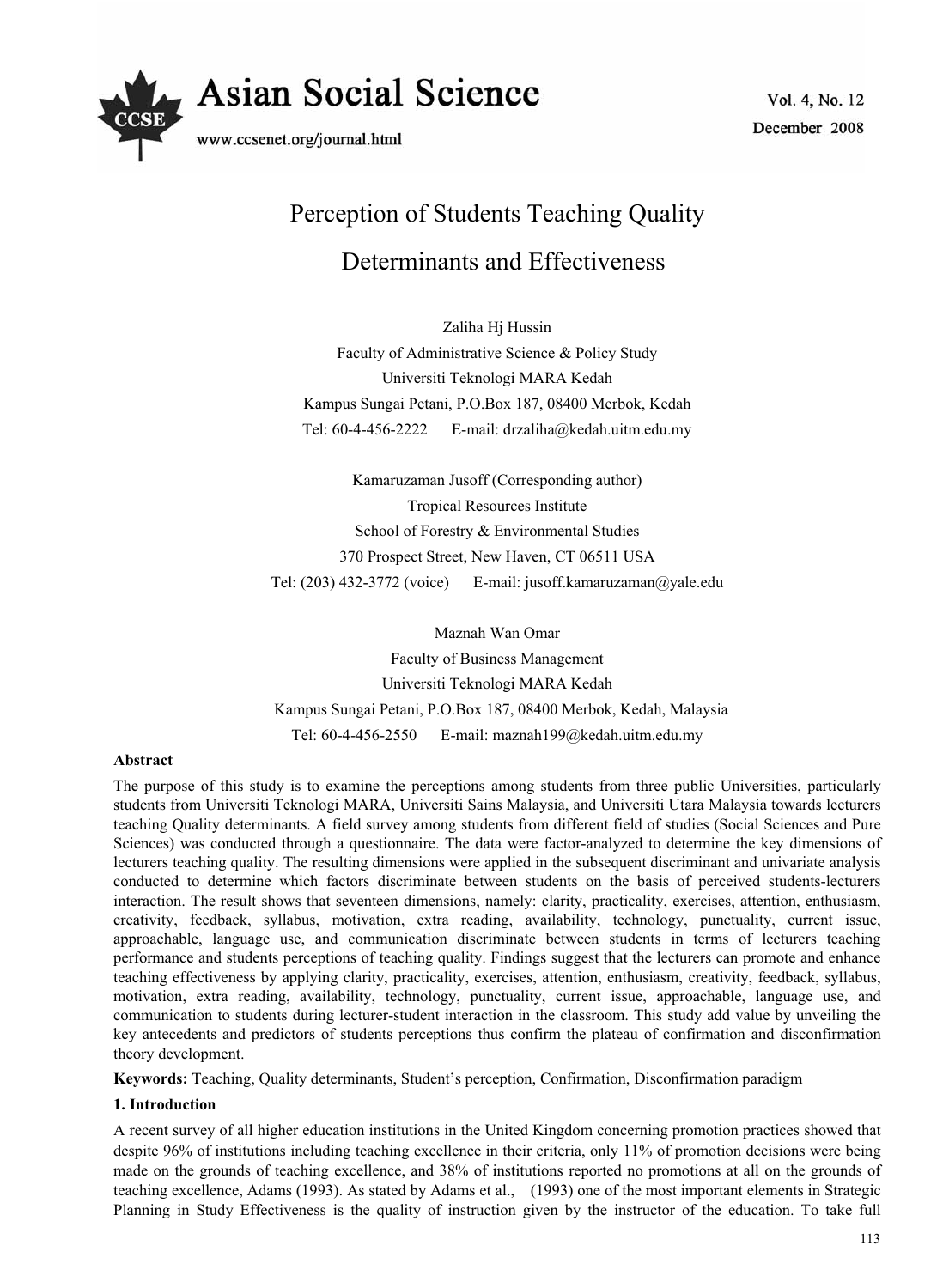advantage of this strength the effort to improve quality instructions must be continuous. This continuous improvement can take place through harnessing in its behalf the same high level of intellectual energy, imagination, and resources that enables the University's many accomplishments in research. Ramsden as stated in Franklin et al ., (2000) indicates that teachers may see themselves as transmitters of information, thereby reflecting the wider expectation, as opposed to that of transformers of students' learning. The teacher is portrayed in one of three roles-the manager of the learning environment, the facilitator of learning, and the spoon-feeder role. Recent study that was carried out at the author's University (MacAlpine , 2001) in determining the views of the lecturers, peer review were used as a tool for evaluating their teaching. The results showed that they generally recognized the potential benefits of peer review of their teaching as a formative tool for improving their teaching practice while, at the same time, having serious doubts about its use in summative judgments about their teaching performance, MacAlpine (2001).

In MacAlpine's study, a Teaching Evaluation Index (TEI) was developed. The basic idea behind the Teaching Evaluation Index was to combine an index figure derived from Student Feedback Questionnaires (SFQ) results with one derived from In-class Peer Evaluations (IPEs) reports and one derived from Teaching Portfolios (TPs). Why TPs? The intention was that the TPs would cover all the areas indicating a lecturer's dedications and good intentions, which might not (immediately) affect his SFQs and IPEs. According to Leckey and Neill (2001), Higher education institutions throughout the United Kingdom are now scrutinized by assessors from the Quality Assurance Agency. The Agency's mission is to promote public confidence that quality of provision and standards of awards in higher education are being safeguarded and enhanced. Nightingale and O'Neil (1994) indicate that there are 5 different ways of defining quality, that is: (1) quality equal to high standards (can be high marks; high ethical standards), (2) quality linked to consistency and zero defects (a standard approach to curriculum, content and processing), (3) quality related to fitness for the purpose, (4) quality equal to value for money and (5) quality as a transformative process. Nightingale and O'Neil (1994), suggest that in looking for a meaningful definition of quality in learning among higher education, we should be looking at education as a transformative process involving a change in roles of the student and the teacher, and geared to an assumption of quality being part of a continuous improvement process. Teaching Experience other studies of the effects of teacher on student learning have found a relationship between teachers' effectiveness and their years of experience (Hammond, 2000). While studies dated back to the 1940s have found that there are positive correlations, between teaching performance and measures of teachers' intelligence which is usually measured by IQ or general academic ability, (Hammond, 2000), most relationships are small and statistically insignificant.

Acosta (2000) states that University teaching usually takes the form of one of three methods: the lecture; tutorial work; and practical and projects. Despite the changes in mentality fostered by the information era, the statistics class still takes the form of the classical lecture in the great majority of cases. The effectiveness of the lecture for transmitting information to a large number of students, the uncertainty surrounding the results in the use of alternative methods, the lack of incentives for the adoption of alternative methodologies together with a great cultural inertia are sufficient reasons for this method to continue playing the chief role in university education on the threshold of the 21<sup>st</sup> century. It follows the importance of taking into consideration those factors that may help to improve it in carrying out its task, namely the presentation of relevant topics in an understandable and stimulating way for the student. Our experience supports that of other authors (Acosta, 2000; Hammond, 2000; MacAlpine, 2001), thus the general objective of this study is to suggest considering a series of elements to improve a lecture addressed to an audience of students in order to enhance teaching effectiveness. The specific objectives are two-folds, namely to determine (1) the teaching quality factors among lecturers from the social science and pure science students' perspective, and (2) the best predictors of teaching quality factors in the perceptions of the students.

## **2. Methodology**

The scope of study encompasses pure and social students from Universiti Teknologi MARA Kedah, Universiti Teknologi MARA, Pulau Pinang, Universiti Teknologi MARA, Perlis, Universiti Sains Malaysia, and Universiti Utara Malaysia. The study looks into students' perspective on teaching quality determinants and discriminate the importance of seventeen different dimensions of teaching quality determinant.

A sample of 500 students from social and pure science background was collected base on systematic random sampling. Sample list were obtained from the University Registrar office, whereby samples were picked at random by using SPSS software.

Subsequently, samples were distributed with the help of the lecturers from the Universities chosen and answers to the questionnaire were collected immediately. Thus, a late and early response analysis was not necessary.

Data collected were analyzed by using SPSS V.11. The data analysis conducted was factor analysis, reliability test, normality test, univarite analysis and descriptive analysis.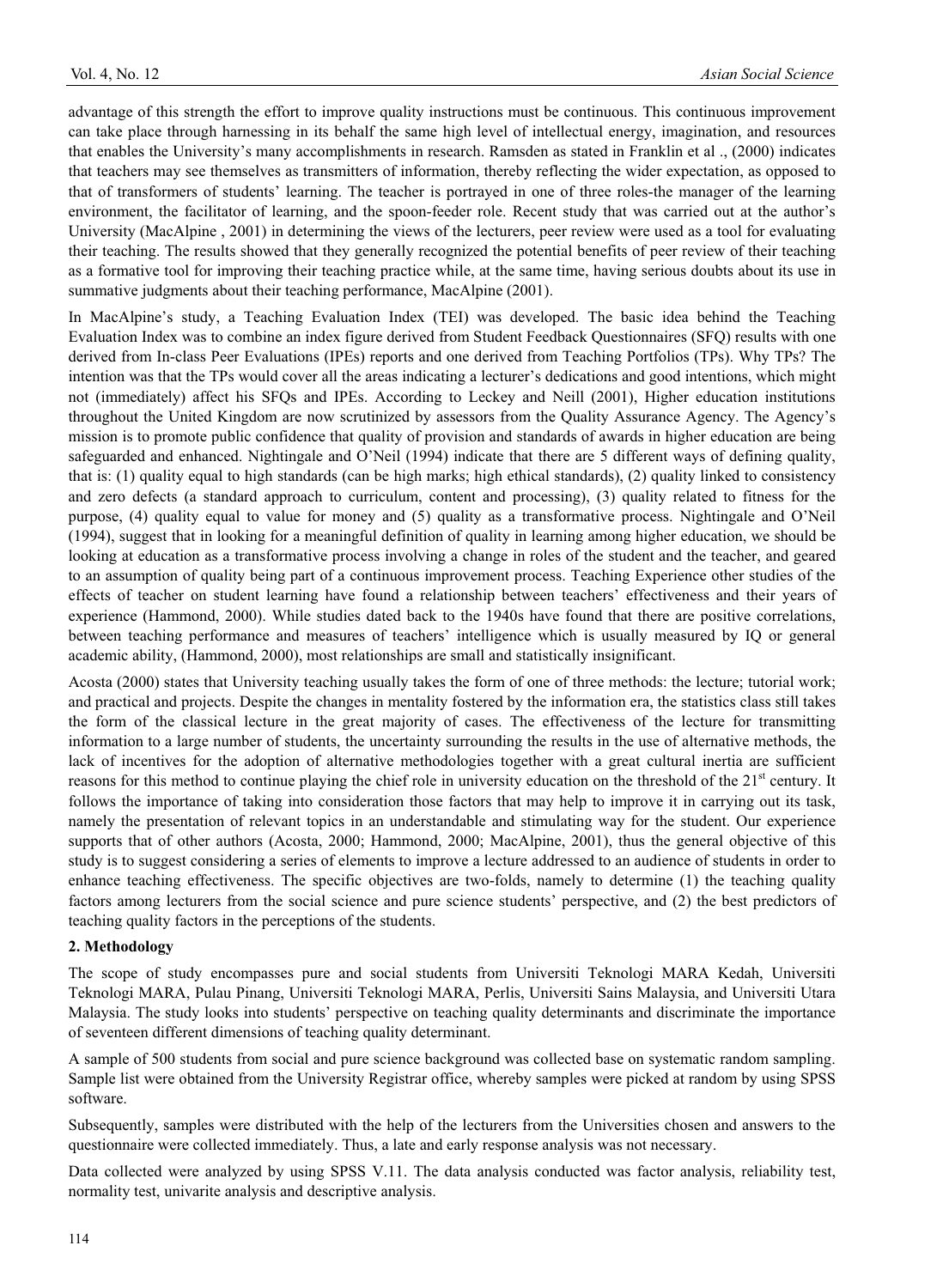#### **3. Results and discussion**

As a University lecturer we are expected to deliver our material in a quality manner. Thus, the researcher is trying to plot out the best criteria that a lecturer should posses in order to be effective. By testing 17 different determinants, we found that only 8 determinants are significant, which indicates that a lecturer should apply these 8 determinants, in order to be effective. Lecturers need to be more creative in presenting their materials by using different approaches to adjust their teaching, to meet the needs and backgrounds that the students bring with them to class. An expert educator will employ cognitive strategies and approaches quite differently from the novice. These approaches involves a combination of acquisition of knowledge in the classrooms, experiential cases, case study, presentations, problem solving approach, problem identification skills approach etc. The lecturer's role is also to realize that individual students may approach a topic in quite a unique way, to learn how individual students understand the topic, and work with the student in adding to or reconstructing the students' understandings.

In reference to Table 1 below, Independent group t-test were used to test for homogeneity of variance. If the test is significant (p<. 05), then we reject the null hypothesis and accept the alternative hypothesis that the variances are unequal. In these instances the unequal variance estimates are consulted. If the test is not significant  $(p>0.05)$ , then we accept the null hypothesis that there are no significant differences between the variances of the groups. Given that Levene's test has a probability greater than .05; we can assume that the population variances are relatively equal. Therefore, t-value can be used, the degree of freedom and two-tail significance for the equal variance estimates to determine whether difference in opinion on the determinants between social science and pure science exist.

In order to determine the differences in the opinion between social science and pure science students with regard to the level of importance for each of the teaching quality determinants, we used a 1% significant level on Mann-Whitney test (p-value < 0.001). The output shows that both social science and pure science students rank more or less on the similar scale of importance for the following variables: 1) Feedback, 2) Syllabus, 3) Creativity, 4) Exercises, 5) Enthusiasm, 6) Availability, 7) Technology, 8) Approachable and 9) Language Use. All the above variables have a Mann-Whitney reading of more than  $0.005$  (p-value  $> 0.005$ ). Meanwhile, the variables Clarity, Practicality, Attention and Communication have a Mann-Whitney reading of more than  $0.001$  (p-value  $> 0.001$ ) but less than  $0.005$  (p-value  $<$ 0.05). On the other hand, there are four variables that show a gap in terms of ranking they received for their level of importance as indicated by both groups of students. The four variables show a Mann-Whitney reading of 0.00 to 0.001 (2-tailed p-value). The variables are: 1) Motivation (p-value  $= 0.000$ ), 2) Extra reading (p-value  $= 0.000$ ), 3) Punctuality  $(p-value = 0.001)$  and Current issue  $(p-value = 0.000)$ . But, there is no doubt that the above variables are perceived as very important for both groups.

#### **4. Conclusion**

It should realize that student's perceptions are important in assessing and evaluating the quality of teaching as they formed the end part of the process whereby a high quality of teaching is expected to transform into a better performance in students.

The quality of teaching may be improved, among others, by encouraging the academician to use as many teaching methods in the classroom and by providing training and support to them from time to time. By realizing the factors that affect the level of their teaching quality, the lecturers are expected to made continuous improvement from time to time in order to be a quality educator.

#### **References**

Acosta. F. M. A.. (2000). Hints for the improvement of quality teaching in introductory engineering statistics courses. *European Journal of Engineering Education,* Vol. 25, No. 3, 263-280.

Adams, B., Mc Clintock , C. & Bruns, P. (1993).*Undergraduate Teaching and Learning*. Strategic Planning Study Group .

Franklin , K, Roche V.& Hussey,T. (2000). *Questioning quality in education : Exploring different perspectives*. Workshop .

Gibbs, G. (1995). *Promoting excellent teaching is harder than you'd think*, 27(3), 51-83.

Hammond. L. D. (2000). *Quality Teaching: The Critical Key to Learning.* \_National Commission on Teaching and America's Future.

Leckey. J., Neill. N. (2001). Quantifying Quality: the importance of student feedback*. Quality in Higher Education*, Vol. 7, No. 1.

MacAlpine. M. ( 2001). An Attempt to Evaluate Teaching Quality: one department's story*. Assessment & Evaluation in Higher Education*, Vol. 26, No. 6.

Mitchell, C.A. (1998). Creativity is about being free . . *. European Journal of Engineering*, Educati*o*n, 23, 23–34.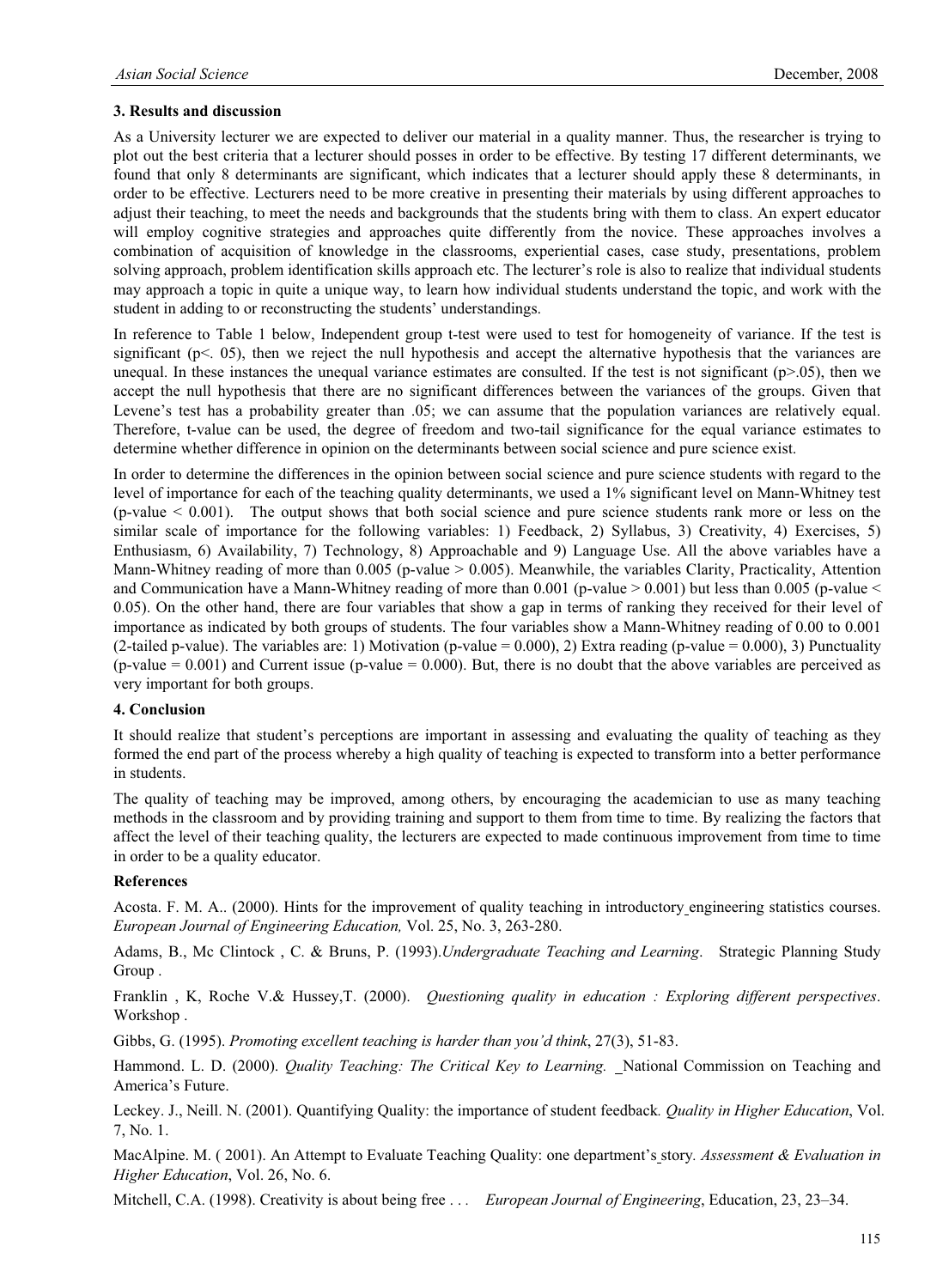Nightingale, P. & O'Neil, M. (1994). *Achieving quality in learning in higher education*. London: Kogan.

Ramsden, P. (1987). *Improving teaching and learning in higher education: The case for a relational perspective*. Studies in Higher Education, 12(3), 275-286.

| Quality<br>Teaching  |                           |      |                           |     |            |            |               |
|----------------------|---------------------------|------|---------------------------|-----|------------|------------|---------------|
| Determinants         | $\boldsymbol{\mathrm{F}}$ | Sig. | $\ensuremath{\mathbf{t}}$ | df  | $Sig(2-t)$ | Mean       | Std.<br>Error |
|                      |                           |      |                           |     | ailed)     | Difference | Difference    |
| Clarity              | .707                      | .401 | $-1.648$                  | 408 | .100       | $-.1108$   | .06723        |
|                      |                           |      |                           |     |            |            |               |
| Practicality         | .053                      | .819 | 2.631                     | 408 | .009       | .2034      | .07731        |
|                      |                           |      |                           |     |            |            |               |
| Exercises            | 2.941                     | .087 | .696                      | 408 | .487       | .0570      | .08195        |
|                      |                           |      |                           |     |            |            |               |
| Attention            | 5.735                     | .017 | 2.414                     | 408 | .016       | .2112      | .08747        |
|                      |                           |      |                           |     |            |            |               |
| Enthusiasm           | .282                      | .596 | .188                      | 408 | .851       | .0139      | .07360        |
|                      |                           |      |                           |     |            |            |               |
| Creativity           | 5.355                     | .021 | 1.942                     | 408 | .053       | .1621      | .08347        |
|                      |                           |      |                           |     |            |            |               |
| Feedback             | .109                      | .741 | 1.877                     | 408 | .061       | .1415      | .07539        |
|                      |                           |      |                           |     |            |            |               |
| Syllabus             | 7.685                     | .006 | 1.263                     | 408 | .207       | .0937      | .07421        |
|                      |                           |      |                           |     |            |            |               |
|                      |                           |      |                           |     |            |            |               |
| <b>Motivation</b>    | 1.510                     | .220 | 4.855                     | 408 | .000       | .4046      | .08334        |
|                      |                           |      |                           |     |            |            |               |
| <b>Extra Reading</b> | 19.719                    | .000 | 4.191                     | 408 | .000       | .3363      | .08026        |
|                      |                           |      |                           |     |            |            |               |
| Availability         | 2.472                     | .117 | 1.451                     | 408 | .148       | .1163      | .08016        |
|                      |                           |      |                           |     |            |            |               |
| Technology           | .598                      | .440 | 1.143                     | 408 | .254       | .2675      | .23403        |
|                      |                           |      |                           |     |            |            |               |
| <b>Punctuality</b>   | 7.900                     | .005 | 3.855                     | 408 | .000       | .3464      | .08985        |
|                      |                           |      |                           |     |            |            |               |
| <b>Current Issue</b> | .101                      | .750 | 5.234                     | 408 | .000       | .7116      | .13596        |
|                      |                           |      |                           |     |            |            |               |
| Approachable         | 1.429                     | .233 | .769                      | 408 | .442       | .0618      | .08029        |
|                      |                           |      |                           |     |            |            |               |
| Use<br>Language      | 4.005                     | .046 | $-.055$                   | 408 | .956       | $-.0040$   | .07173        |
|                      |                           |      |                           |     |            |            |               |
| Communication        | .055                      | .815 | 3.243                     | 408 | .001       | .2640      | .08139        |
|                      |                           |      |                           |     |            |            |               |
|                      |                           |      |                           |     |            |            |               |